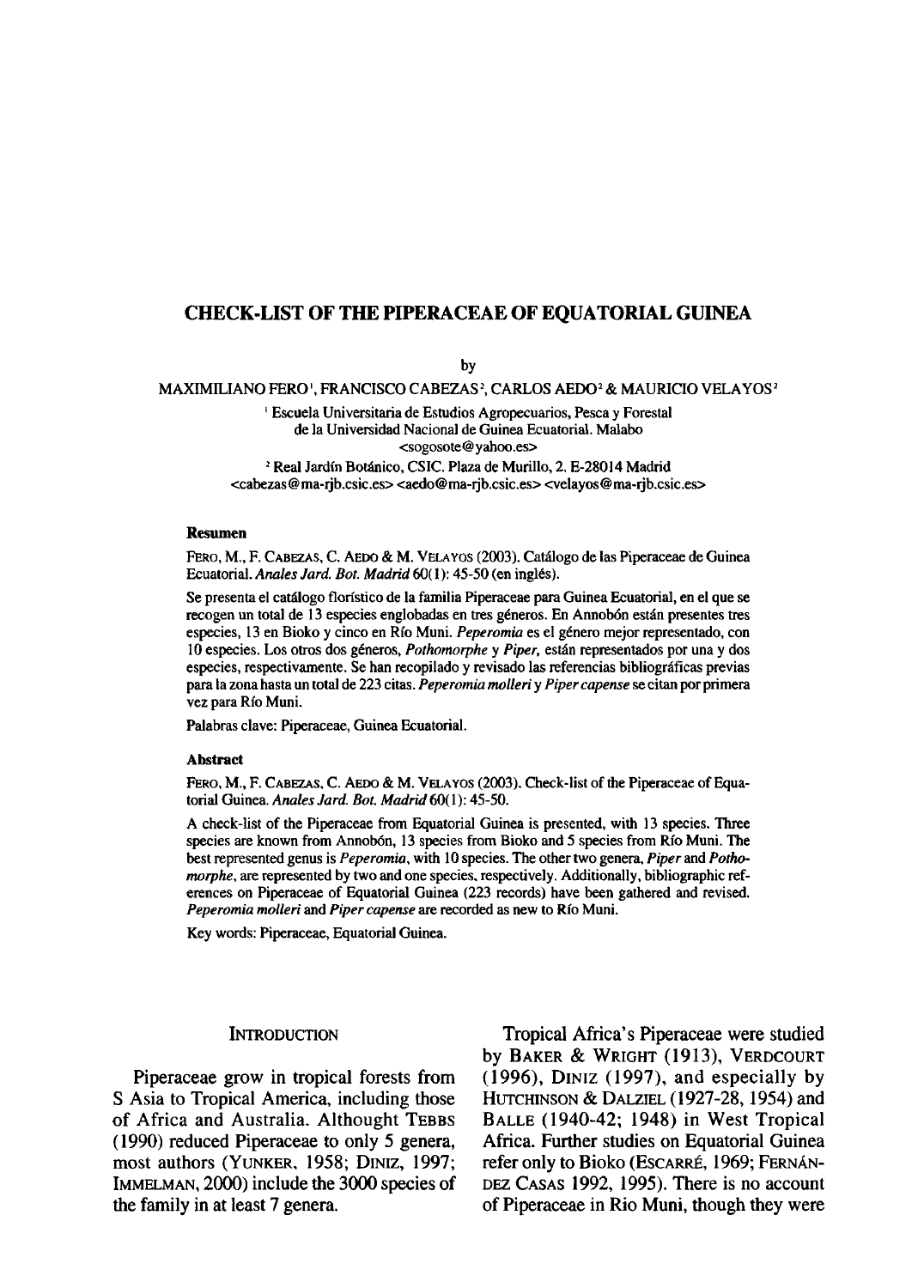included in Guinea's complete catalogue of vascular plants (GUINEA, 1946).

Over the last twenty years the Real Jardín Botánico, Madrid, has performed intensive fieldwork in both Bioko and Río Muni, in order to prepare a vascular Flora of Equatorial Guinea. First results with the identifications of these collections are those of VELAYOS & *al.* (2001) or this check-list of Piperaceae.

The aim of this study is to update the catalogue of Piperaceae of the whole of Equatorial Guinea using both bibliographic records and herbarium material.

### MATERIAL AND METHODS

This check-list is primarily based on herbarium specimens. We have studied the whole collection of Piperaceae of Equatorial Guinea from MA, including the collections of earlier Spanish expeditions (Guinea, Carvalho, Fernández Casas, etc.). In addition, we have included the collections made under the Agencia Española de Cooperación Internacional project *"Inventario florístico de Guinea Ecuatorial"* -from 1998 to 2001- by Aedo, Pérez Viso and Velayos. These materials are deposited in MA. Bibliographic references on Piperaceae of Equatorial Guinea have been gathered too (AEDO & *al.,* 1999). We include one species based only on literature records, *Peperomia pellucida* (L.) Kunth, since its distribution area makes probably the presence of this species in Equatorial Guinea.

The locality names used in this check-list have been brought up-to-date and made uniform, according to VELAYOS & *al.* (2001). For instance, we use Pico Basilé for "Clarence Peak", or "pico de Santa Isabel", etc.

The check-list is alphabetically ordered by genera and species. Generic and specific circumscription is in accordance with LEBRUN & STORK (1991). Under each accepted name a list with the synonyms used in the literature of Equatorial Guinea and a bibliographic reference of a drawing of the species are included.

Herbarium specimens are ordered alphabetically by collectors within the different regions and provinces: Annobón, Bioko

(provinces of Bioko Norte, and Bioko Sur) and Río Muni (provinces of Centro-Sur, Nkie-Ntem, Litoral, Wele-Nzas). New records for each región are indicated under the species.

Previous bibliographical records of each taxon are grouped under the previously mentioned three regions. When the taxon was recorded under a different ñame (synonym or misidenüfication) it is indicated (i.e.: GUINEA, 1946: 271, sub *P. mannii)*.

*Pothomorphe,* which taxonomic position is unclear, is treated as a separated genus, according to LEBRUN & STORK (1991). Several authors prefer to reduce it to a section under *Piper* (TEBBS, 1990).

# CHECK-LIST

#### **1. Peperomia fernandopoiana** C. DC

### *Icon.:* DÜLL (1973: 80).

EQG, BIOKO NORTE: Malabo-Pico Basilé, km 12, *Carvalho 2951,* MA 512080, *Fernández Casas 10217,*  MA 511793. BIOKO SUR: Moka-Lago Loreto, *Fernández Casas 11891.* MA 513668. Belebú Balachá, *Fernández Casas 12153,* MA 513237. Alrededores del Lago Loreto. *Guinea 1828,* MA 387584.

Previously recorded from Annobón (DÜLL, 1973:115), Bioko (DE CANDOLLE, 1866:134; BAKER & WRIGHT, 1909: 152; MILDBRAED, 1922: 181; HUTCHINSON & DALZIEL, 1928: 79; 1954: 82; GUINEA, 1946: 271; 1968: 130; ESCARRÉ, 1969: 6-7; DÜLL, 1973: 114-115; JOHANSSON, 1974: 42; FERNÁNDEZ CASAS, 1992:43) and Río Muni (GUINEA, 1946:151).

### **2. Peperomia kamerunana** C. DC.

### *Icon.:* DÜLL (1973: 76).

EQG, BIOKO SUR: Moka-Lago Biaó, *Fernández Casas 10416,MA* 512917.

Previously recorded from Bioko (HUTCHIN-SON & DALZIEL, 1954: 83; ESCARRÉ, 1969: 5; DÜLL, 1973:95; FERNÁNDEZ CASAS, 1992:43-44).

### **3. Peperomia Jaeteviridis** Engl.

*Icon.:* DÜLL (1973: 78).

EQG, BIOKO NORTE: Malabo-Pico Basilé, *Fernández Casas 10318,* MA 511668, *Fernández Casas 11228,* MA 512661.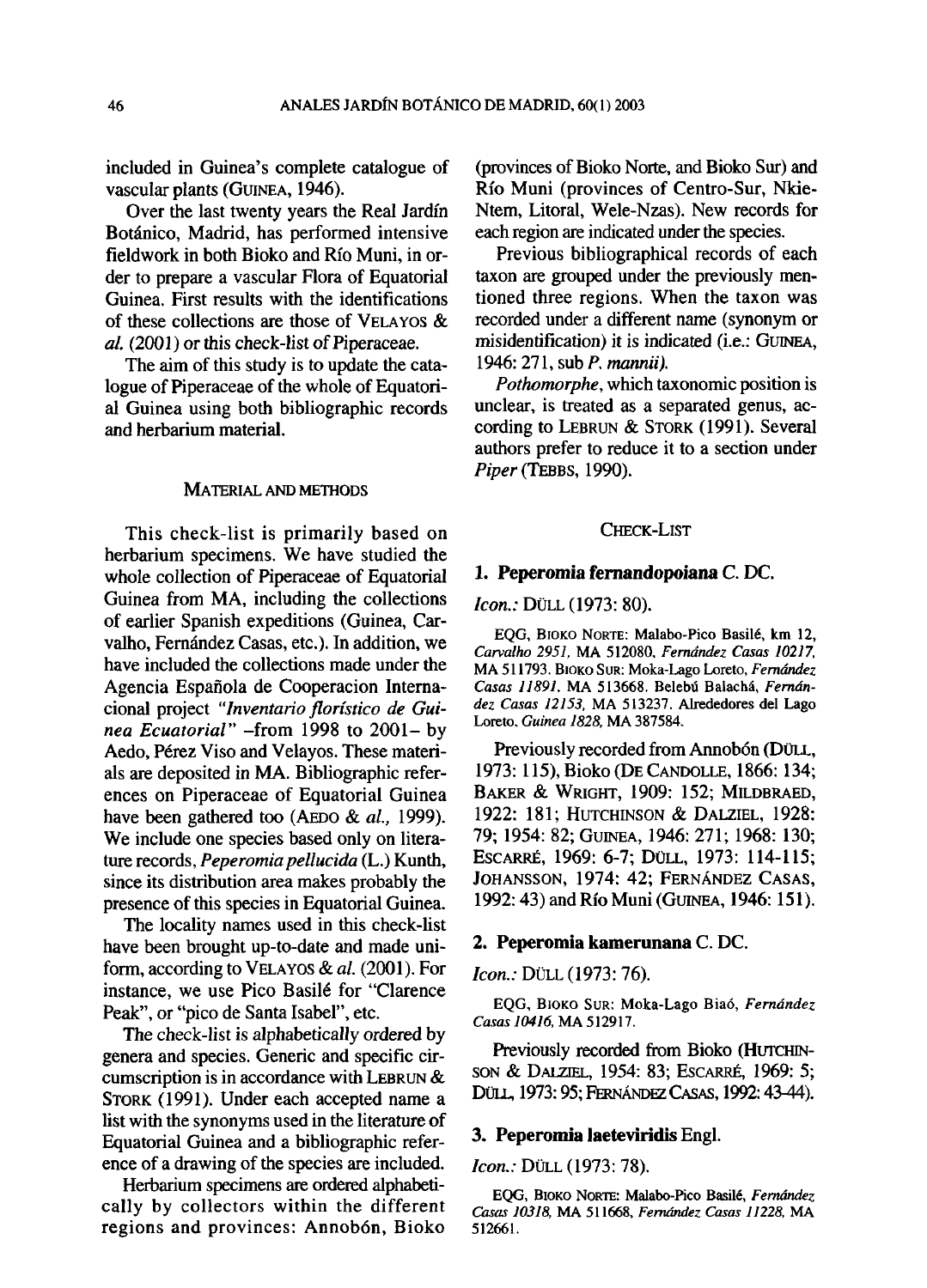Previously recorded from Bioko (DÜLL, 1973: 104; FERNÁNDEZ CASAS, 1992: 44; FERNÁNDEZ CASAS & MORALES, 1995: 238).

### **4. Peperomia molleri** C. DC.

*Icon.:* DÜLL (1973:79).

EQG, CENTRO SUR: Bata-Niefang, Monte Alen, río Otom-Asok, *Carvalho 5354,* MA 598278.

Previously recorded from Bioko (HUT-CHINSON & DALZIEL, 1954: 82; ESCARRÉ, 1969: 6; DÜLL, 1973: 108; JOHANSSON, 1974: 42; FERNÁNDEZ CASAS & MORALES, 1995: 238).

Not previously recorded from Río Muni.

### **5. Peperomia pellucida** (L.) Kunth

# *Piper pellucidum* L. *Peperomia vogelii* Miq.

### *Icon.:* DÜLL (1973: 73).

This species has been previosly recorded from Bioko: Bioko, unknown colector, (GUI-NEA, 1946: 271; CUFODONTIS, 1953: 3); Bioko Norte: *Guinea 609* (HUTCHINSON & DALZIEL, 1954: 82; ESCARRÉ, 1969: 6; DÜLL, 1973: 70; FERNÁNDEZ CASAS, 1992:44), *Escarré 395,397*  (ESCARRÉ, 1969:6), *Boughey 188* (DÜLL, 1973: 70; FERNÁNDEZ CASAS, 1992: 44) and *Wrigley & Melville 687* (FERNÁNDEZ CASAS, 1992:44); Bioko Sur: *Mildbraed6805* (MILDBRAED, 1922: 181, sub *Peperomia vogelii); Mildbraed 6803*  (DÜLL, 1973:70, probably is the same collection that Millbraed recorded as *Millbraed 6805), Fernández Casas 11424* (FERNÁNDEZ CASAS, 1992:44).

We have not found any herbarium material of this species. Its distribution área suggests as acceptable the presence of this species in Equatorial Guinea (BALLE, 1940-42: 386; 1948: 22; ESCARRÉ, 1969: 6; VERDCOURT, 1996: 11; DINIZ, 1997: 33; CABLE & CHEEK, 1998: 98).

## **6. Peperomia retusa** (L. f.) A. Dietr.

*Piper retusum* L. f. *Peperomia retusa* var. *mannii* (Hook, f) Düll *Peperomia mannii* Hook. f. *Peperomia buéana* C. DC.

*Icon.:* DÜLL (1973:75).

EQG, BIOKO SUR: Moka-Ureka, *Fernández Casas 11735,* MA 513500. Moka-Lago Biaó, *Fernández Casas 11951,* MA 513588. Belebú Balachá-Ureka, *Fernández Casas 12177,* MA 512907.

Previously recorded from Bioko (HOOKER, 1864: 217, sub *Peperomia mannii;* BAKER & WRIGHT, 1909: 153, sub *P. mannii;* MILD-BRAED, 1922: 181a, subP. *mannii,* 181b, sub *P. buéana;* HUTCHINSON & DALZIEL, 1928: 80, sub *P. retusa* var. *mannii;* 1954: 82, sub *P. mannii;* GUINEA, 1946:271, sub *P. mannii;*  ESCARRÉ, 1969: 7, sub *P. mannii;* DÜLL, 1973: 91, sub *P. retusa* var. *mannii;* FERNÁN-DEZ CASAS, 1992:44, sub *P. retusa* var. *mannii).* 

#### **7. Peperomia rotundifolia** (L.) Kunth

*Piper rotundifolium* L.

*Icon.:* DÜLL (1973: 74).

EQG, BIOKO NORTE: Malabo-Pico Basilé, km 3-4, *Carvalho 4487,* MA 511707.

Previously recorded from Bioko (FERNÁN-DEZ CASAS, 1992: 44; FERNÁNDEZ CASAS & MORALES, 1995:238).

## **8. Peperomia tetraphylla** (G. Forst.) Hook. &Arn.

### *Piper tetraphyllum* G. Forst.

*Icon.:* DÜLL (1973: 74).

EQG, BIOKO NORTE: Malabo-Pico Basilé, km 12, *Carvalho 2642,* MA 512233. Km 3-4, *Carvalho 4524,* MA 511682. BIOKO SUR: Moka, *Guinea 2277,* MA 387562. Moka-Lago Loreto, *Fernández Casas 11887,* MA 513574; Lago Biaó, *Fernández Casas 11970,* MA 513435.

Previously recorded from Bioko (FERNÁN-DEZ CASAS, 1992: 44; FERNÁNDEZ CASAS & MORALES, 1995:238).

### **9. Peperomia thomeana** C. DC.

*Peperomia vaccinifolia* C. DC.

*Icon.:* DÜLL (1973: 80).

EQG, BIOKO SUR: Lago Biaó, *Fernández Casas 11966,* MA 513443.

Previously recorded from Bioko (HUT-CHINSON & DALZIEL, 1954:82, sub *Peperomia*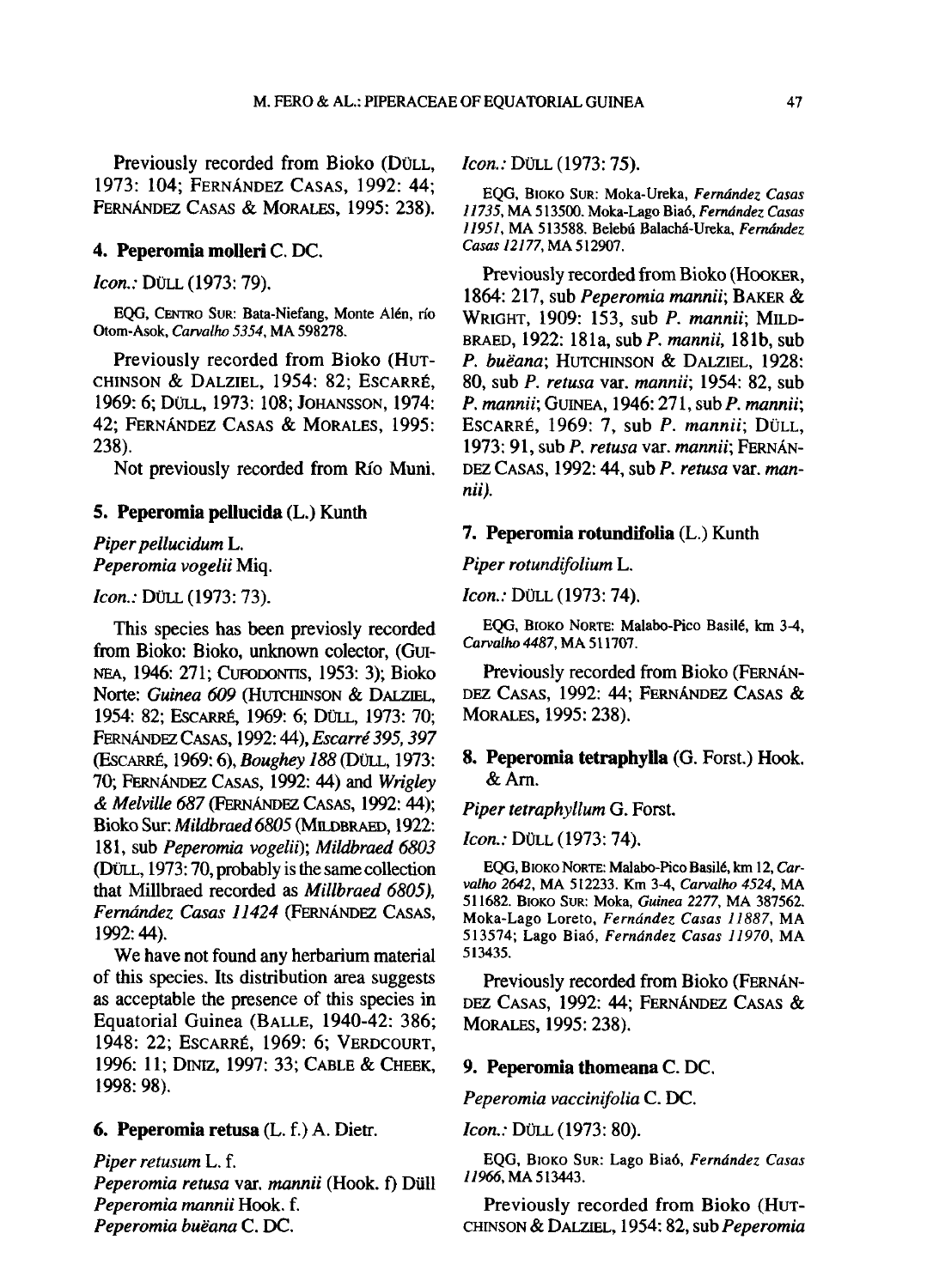*vaccinifolia;* ESCARRÉ, 1969: 7, sub *P. vaccinifolia;* DÜLL, 1973: 105; FERNÁNDEZ CASAS, 1992:44).

### **10. Peperomia vulcanica** Baker & C.H. Wright

*Peperomia hygrophila* Engl. *Peperomia annobonensis* Mildbr.

### *Icon.:* DÜLL (1973: 80).

EQG, ANNOBÓN: Pico Surcado, *Wrigley & Melville 70,*  MA 294800. BIOKO NORTE: Malabo-Pico Basilé, km 5-6, *Carvalho 4226,* MA 514147. BIOKO SUR: Moka, fuentes de Mioco, *Fernández Casas 11893,* MA 513669.

Previously recorded from Annobón (MJLD-BRAED, 1922: 160, sub *Peperomia annobonensis;* EXELL, 1944: 276, sub *P. annobonensis;* GUINEA, 1946: 271, subP. *annobonensis;*  EXELL, 1963: 110, sub *P. hygrophila;* 1968: 134, sub *P. hygrophila;* DÜLL, 1973:103) and Bioko (FERNÁNDEZ CASAS, 1992: 44-45; FERNÁNDEZ CASAS & MORALES, 1995: 238).

### **11. Piper capense** L.f.

*Coccobryon capense* (L. f.) Klotzsch

### *Icon.:* ENGLER (1910: 649); BALLE (1948: 19).

EQG, BIOKO NORTE: Malabo-Pico Basilé, *Carvalho 2368,* MA 512226; *Fernández Casas 10169,* MA 511711; *Fernández Casas 11233,* MA 512666. BIOKO SUR: Moka-Riaba, camino viejo, *Fernández Casas 11808,* MA 513252. Moka-Lago Biaó, *Fernández Casas 11942,* MA 513595. Musola, servicio agronómico, *Guinea 1194,* MA 412217. Musola, Finca Puente, *Guinea 1752,* MA 294858; *Guinea 1753,* MA 412216. CEN-TRO SUR: Bata-Monte Alen, río Otom-Asok, *Carvalho S331.MA* 598178.

Previously recorded from Bioko (HOOKER, 1864: 217, sub *Coccobryon capense;* BAKER & WRIGHT, 1909: 146; MILDBRAED, 1922: 181; HUTCHINSON & DALZIEL, 1928: 80; 1954: 84; GUINEA, 1946: 271; CUFODONTIS, 1953: 3; ESCARRÉ, 1969: 8; FERNÁNDEZ CASAS, 1992:45).

Not previously recorded from Río Muni.

### **12. Piper guineense** Schum. & Thonn.

#### *Piper clusii* C. DC.

*Icon.:* ENGLER (1910: 649); BALLE (1940-42: 379).

*Common ñames.* Spanish: pimienta de Guinea (GUINEA, 1946). Bubi dialect: Topotópoto, Tókolo to muan.

EQG, BIOKO NORTE: Malabo-Pico Basilé, km 3, *Carvalho 2269,* MA 512203. Malabo-Cupapa, km 18-19, *Carvalho 3476.* MA 511908; km 22-23, *Carvalho 4131.*  MA 655094. Malabo-Basilé, Finca Vigatana, *Fernández Casas, Carvalho, Regueiro & Tellería 10103,* MA 399760, 407526. Malabo-Riaba, Bariobé, *Fernández Casas 10219,*  MA 511794. Cupapa, *Fernández Casas 11494,* MA 512919; Malabo-Punta Hermosa, km 11-12, *Fernández Casas 12090,* MA 513360. Misión Católica de Malabo, *Guinea 778,* MA 412218; *Guinea 780,* MA 294879. BIOKO SUR: Ruiché, *Fernández Casas 11346,* MA 512790. Luba-Malabo, km 40, *Fernández Casas 12215,* MA 512647. CEN-TRO SUR: Bata-Niefang, km 35, Mboete, *Carvalho 5548,*  MA 598581; *Carvalho 5590,* MA 598813. P. N. Monte Alen, *Pérez Viso 95,* MA 655093.

Previously recorded from Bioko (BAKER & WRIGHT, 1909: 145; MILDBRAED, 1922: 181; HUTCHINSON & DALZIEL, 1928: 80; 1954: 84; GUINEA, 1946: 271a; 271b, sub *Piper clusii;*  1968: 130; ESCARRÉ, 1969: 9; FERNÁNDEZ CASAS, 1992: 45a; 45b, sub *Piper capense*  L. f.) and Río Muni (GUINEA, 1946:142,149, 151,155).

### **13. Pothomorphe umbellata** (L.) Miq.

*Piper umbellatum L. Piper subpeltatum* Willd. *neckeria subpeltata* (Willd.) Kunth

*Icon.:* HUTCHINSON & DALZIEL (1954: 83); DINTZ(1997:26).

*Common ñames.* Fang dialect: Abomenjan, Abomenchan, Abomndzan (GUINEA, 1946). Bubi dialect: Lootáotá, Mevotó.

EQG, ANNOBÓN: S Lago A Pot, *Wrigley & Melville 147,* MA 294974. BIOKO NORTE: Malabo-Rebola, km 10- 11, *Fernández Casas 11262,* MA 512639. Malabo-Riaba, Baloeri, *Carvalho 2493,* MA 512114. Bao Basuala, *Fernández Casas 11506,* MA 513519. Monte Balea, *Guinea 366,* MA 412215. BIOKO SUR: Basacato del Oeste, *Fernández Casas, Carvalho, Regueiro & Tellería 10060,* MA 425807. Malabo-Luba, km 32, *Fernández Casas 11318,* MA 512583. Ruiché-Luba, *Fernández Casas 11357,* MA 512783. Basacato del Oeste, *Lope del Val 469,* MA 389402. Playa de Arenas Blancas, *Fernández Casas 11652,* MA 513750. Luba-Veiga y Avendaño, límite Batete-Luba, *Fernández Casas 12024,* MA 513362. Moka-Riaba, km 7-8, *Fernández Casas 11601,*  MA 513218. Belebú Balachá, *Fernández Casas 12127,*  MA 513229. CENTRO SUR: P. N. Monte Alen, *Pérez Viso 54,* MA 655092. P. N. Monte Alen, Ocuam, *Pérez Viso 618,* MA 655090. P. N. Monte Alen, Miser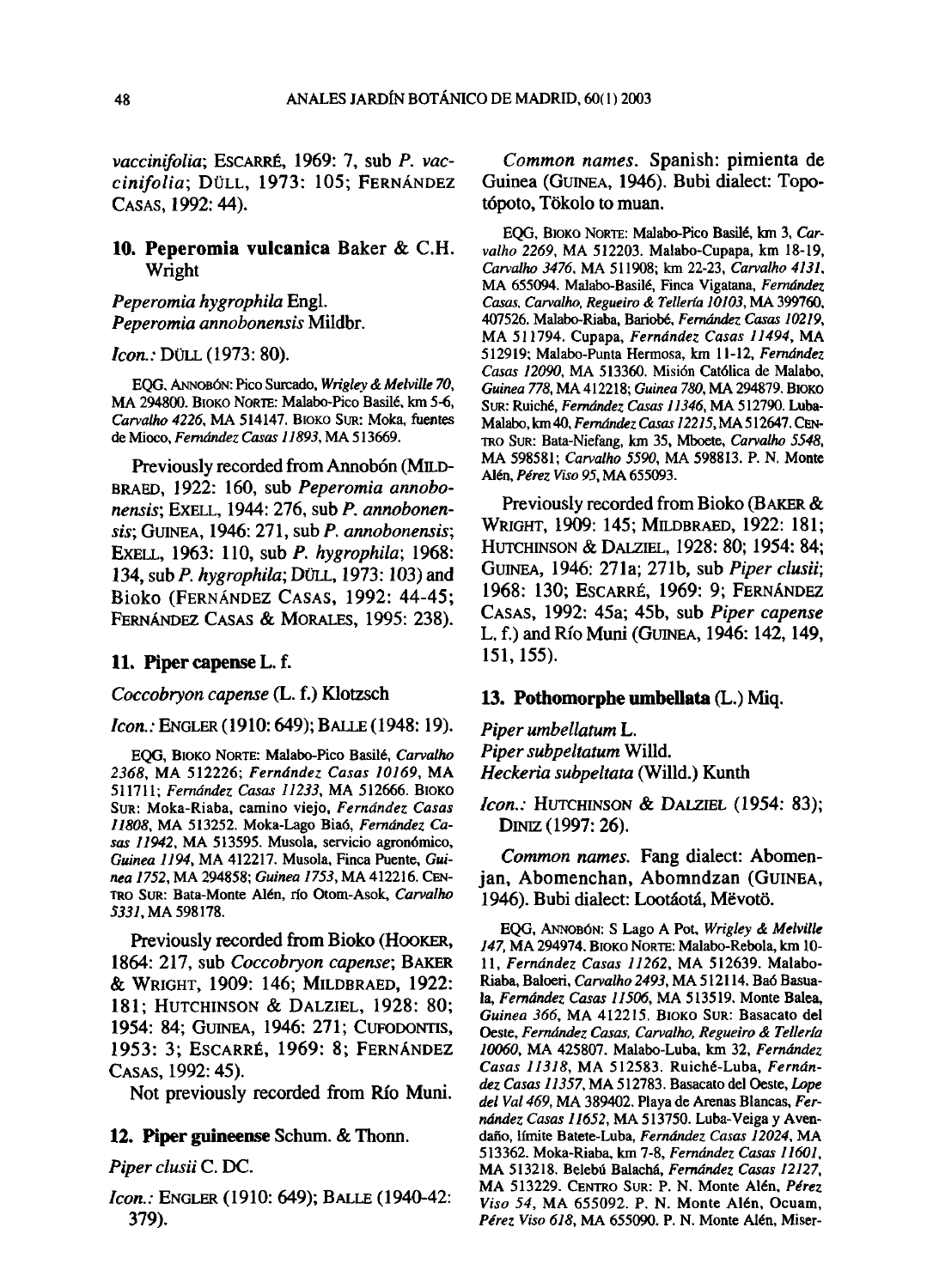gue-Churu, *Pérez Viso 1641,* MA 655089. Bata-Niefang, Nhogo Ebaiñ, *Pérez Viso 267Ibis,* MA 655088. Niefang-Evinayong, Bisun, *Pérez Viso 3427,* MA 655087. Bindung, *Pérez Viso 3781,* MA 655086. LITORAL: Bata-Kogo, km 67, *Pérez Viso 1846,* MA 655091.

Previously recorded from Annobón (MILD-BRAED, 1922: 160, sub *neckeria subpeltata;*  EXELL, 1944: 276, sub *Piper umbellatum),*  Bioko (BAKER & WRIGHT, 1909: 145, sub *P. umbellatum;* MILDBRAED, 1922: 181, sub *P. subpeltatum;* GUINEA, 1946: 271, sub *P. subpeltatum;* 1968: 130, sub *P. umbellatum;* HUTCHINSON & DALZIEL, 1954: 84, sub *P. umbellatum;* ESCARRÉ, 1969: 8, sub *P. umbellatum;* FERNÁNDEZ CASAS, 1992: 45, sub *P. umbellatum)* and Río Muni (GUINEA, 1946: 142, sub *Heckeria subpeltata,* 151, sub *H. subpeltata,* 157, sub *H. subpeltata;* 1946: 271, sub *P. subpeltatum).* 

#### **REFERENCES**

- AEDO, C, M.T. TELLERIA & M. VELAYOS (1999). *Bases Documentales para la Flora de Guinea Ecuatorial. Plantas vasculares y hongos.* **Real Jardín Botánico**  (CSIC). Cooperación Española. Madrid.
- BALLE, S. (1940-1942). Revisión des Piperaceae du Congo **Belge.** *Bull. Jard. Bot. État* **16:367-405.**
- BALLE, S. (1948). Piperaceae. *ín:* W. Robyns (ed.), *Flore du Congo Belge et du Ruanda-Urundi. Spermatophytes* 1:15-27. Bruxelles.
- BAKER, J.G. & C.H. WRIGHT (1909-1913). Piperaceae. *In:* W.T. Thiselton-Dyer (ed.), *Flora of Tropical Africa* 6(1): 143-156. Lovell Reeve & Co., London.
- CABLE, S. & M. CHEEK (1998). *The Plañís of Mount Cameroon. A Conservation Checklist.* **Royal Botante**  Gardens, Kew.
- CUFODONTIS, G. (1953). Enumeratio Plantarum Aethiopiae Spermatophyta. *Bull. Jard. Bot. État* 23(3-4) Suppl.: i-xvi, 1-112.
- DE CANDOLLE, C. (1866). Piperaceae novae. *J. Bot., ser. 2,* 4:132-146.
- DINIZ, M.A. (1997). Piperaceae. *In:* G.V. Pope, S.J. Owens & I. Moreira (eds.), *Flora Zambesiaca* 9(2): 24-36. Royal Botanic Garden, Kew for the Flora Zambesiaca Managing Committee.
- DOLL, R. (1973). Die Peperomia-Arten Afrikas. *Bot. Jahrb.Syst.* **93: 56-129.**
- ENGLER, A. & O. DRUDE (1910). *Die Vegetation der Erde. Die Pflanzenwelt Afrikas insbesondere seiner tropischen Gebiete.* **Leipzig.**
- ESCARRÉ, A. (1969). Aportaciones al conocimiento de la Flora de Fernando Poo. 2. Piperaceae, Urticaceae. *Acta Phytotax. Barcinon.* **3: 1-23.**
- **EXELL, A.W. (1944).** *Catalogue of the vascular plants of S. Tomé (with Principe and Annobón).* **The British**  Museum (Natural History). London.
- EXELL, A.W. (1963). Angiosperms of the Cambridge Annobon **Island Expedition.** *Bull. Brit. Mus. (Nat. Hist), Bot.* 3(3): 93-118.
- EXELL, A.W. (1968). Príncipe, S. Tomé & Annobón. *In:*  I. Hedberg *&* O. Hedberg (eds.), Conservation of vegetation in África South of the Sahara. *Acta Phytogeogr. Suec.* 54(11): 132-134.
- FERNÁNDEZ CASAS, F.J. (1992). Ad Guineae Aequatorialis floram texendam inventa varia. *Fontqueria* 33: 43-45.
- FERNÁNDEZ CASAS, F.J. & R. MORALES VALVERDE (1995). Proyecto de una flora de la isla de Bioko (Guinea Ecuatorial). *Anales Jard. Bot. Madrid* 52(2): 230-240.
- **GUINEA, E. (1946).** *Ensayo geobotánico de la Guinea Continental Española.* Dirección General de Marruecos y Colonias. Madrid.
- GUINEA, E. (1968). Fernando Po. *In:* I. Hedberg & O. Hedberg (eds.), Conservation of vegetation in África South of the Sahara. *Acta Phytogeogr. Suec.*  54: xi, 130-132.
- HOOKER, J.D. (1864). On the plants of the temperate regions of the Cameroons Mountains and Islands in the Bight of Benin; collected by Mr. Gustav Mann, Government **Botanist.** *J. Proc. Lirm. Soc, Bot.* **7: 171-** 240.
- HUTCHINSON, J. & J.M. DALZIEL (1927-1928). *Flora of West Tropical África.* 1(1). The Crown Agents for the Colonies.
- HUTCHINSON, J. & J.M. DALZIEL (1954). *Flora of West Tropical África.* 2nd. ed. 1(1). The Crown Agents for Oversea Governments and Administrations.
- IMMELMAN, K.L. (2000). FSA contributions 15: Piperaceae. *Bothalia* 30(1): 25-30.
- JOHANSSON, D. (1974). Ecology of vascular epiphytes in West African rain forest *Acta Phytogeogr. Suec.* 59: 1-129.
- LEBRUN, J.P. & L.A. STORK (1991). *Énumération des Plantes á Fleures D 'Afrique Tropicale. I. Généralités et Annonaceae á Euphorbiaceae et Pandaceae.* **Con**servatoire et Jardín Botaniques de Genéve.
- MILDBRAED, G.W.J. (1922). *Wissenschaftliche Ergebnisse der Zweiten Deutschen Zentral-Afrika-Expedition 1910-1911.* Band II: Botanik. Verlag von Klinkhardt & Biermann. Leipzig.
- TEEBS, M.C. (1990). Piperaceae. *In:* K. Kubitzki, J.G. Rohwer & V. Bittrich (eds.), *The Families and Genera of Vascular Plants. II. Flowering Plants, Dicotyledons. Magnoliid, Hamamelid and Caryophyllid Families.* Springer-Verlag, Berlin.
- VELAYOS, M., C. AEDO & R. PÉREZ VISO (2001). Check-Listof The Pteridophytes of Equatorial Guinea *Belg. J. Bot. 134(2):* **145-191.**
- VERDCOURT, B. (1996). Piperaceae. *In:* R.M. Polhill **(ed.),** *Flora of Tropical East África:* **1-23. A.A. Bal**kema, Rotterdam.
- YUNKER, T.G. (1958). The Piperaceae-A Family Profile. *Brittonia* 10(1): 1-7.
- YUNKER, T.G. (1964). A bibliography of the family Piperaceae. *Candollea* 19:97-144.